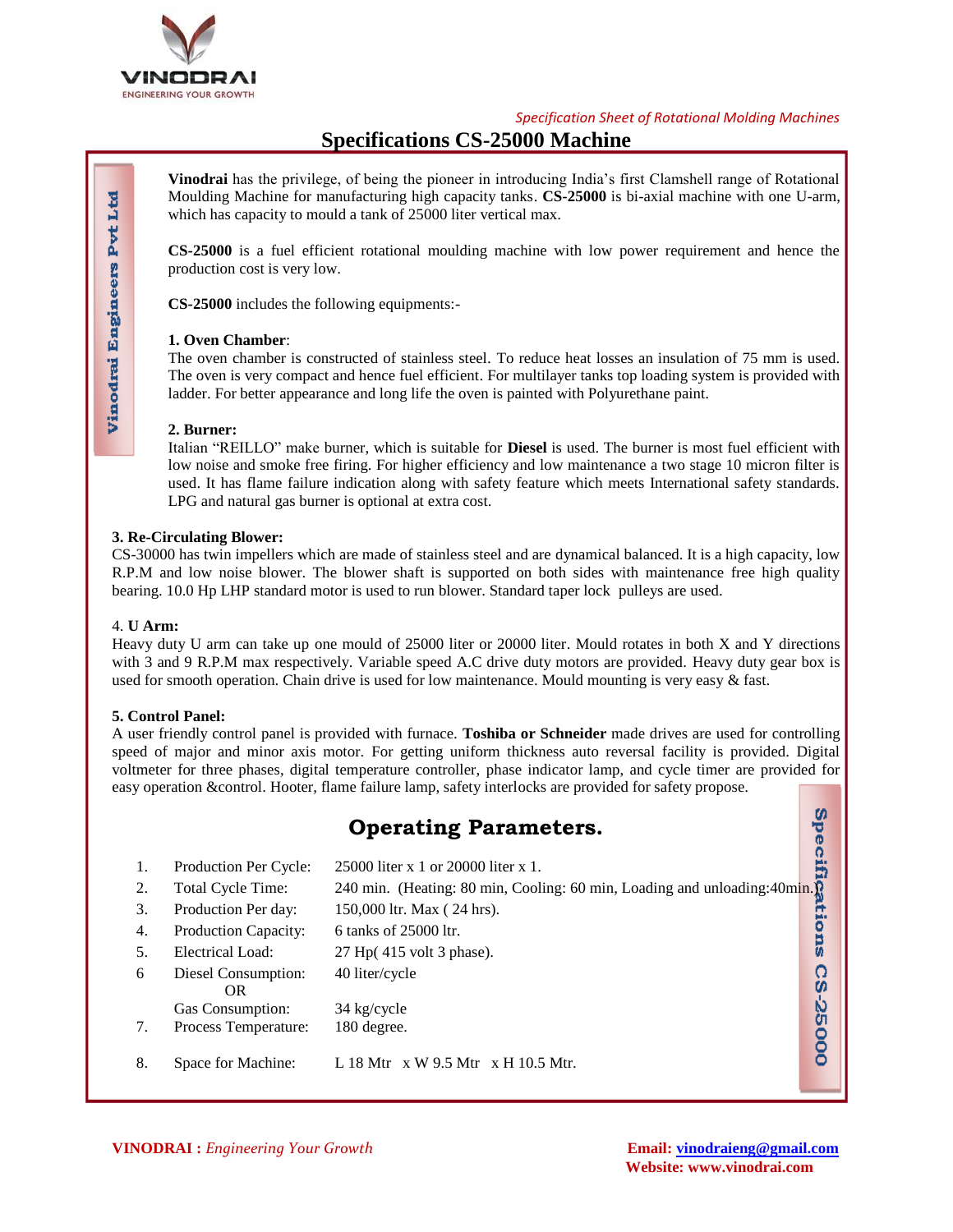

### *Specification Sheet of Rotational Molding Machines*

|                                                                                                                                                                                                                                                                                                                                                                                                                                                                                                                 | 9.<br>10.                        | Machine suitable for:<br>Manpower:     | Double layer, Triple layer, Four layer and Foam /Insulated tank.<br>2 Semi skilled persons. |                                               |                             |  |
|-----------------------------------------------------------------------------------------------------------------------------------------------------------------------------------------------------------------------------------------------------------------------------------------------------------------------------------------------------------------------------------------------------------------------------------------------------------------------------------------------------------------|----------------------------------|----------------------------------------|---------------------------------------------------------------------------------------------|-----------------------------------------------|-----------------------------|--|
|                                                                                                                                                                                                                                                                                                                                                                                                                                                                                                                 | <b>Technical Specifications:</b> |                                        |                                                                                             |                                               |                             |  |
|                                                                                                                                                                                                                                                                                                                                                                                                                                                                                                                 | <b>Model No.: CS-25000</b>       |                                        |                                                                                             |                                               |                             |  |
| Vinodrai Engineers Pvt Ltd                                                                                                                                                                                                                                                                                                                                                                                                                                                                                      |                                  | Furnace / Oven                         |                                                                                             | 1<br>2800 Kg<br>3800 mm<br>$0 - 3$<br>$0 - 9$ |                             |  |
|                                                                                                                                                                                                                                                                                                                                                                                                                                                                                                                 |                                  | 4,27,000<br>3,74,000<br>250.0<br>30000 |                                                                                             |                                               |                             |  |
| Electrical<br>10.0<br>7.5 HP<br>3.0 HP<br>1.0 HP<br>5.0 HP                                                                                                                                                                                                                                                                                                                                                                                                                                                      |                                  |                                        |                                                                                             | 415 V, 50 Hzs 3 Ph & Neutral                  |                             |  |
|                                                                                                                                                                                                                                                                                                                                                                                                                                                                                                                 |                                  | Scope Of our Supply:                   |                                                                                             |                                               |                             |  |
|                                                                                                                                                                                                                                                                                                                                                                                                                                                                                                                 |                                  |                                        | Scope of supply includes machine and control panel as specified above.                      |                                               |                             |  |
|                                                                                                                                                                                                                                                                                                                                                                                                                                                                                                                 |                                  | Customer will have to provide for      |                                                                                             |                                               |                             |  |
| Foundation and civil work as required.<br>1<br>2<br>Electrical connection up to panel.<br>3<br>2 T electric hoist for Loading / Unloading of mould and product.<br>Erection and commissioning as per agreed terms.<br>4<br>5<br>Diesel storage tank/ gas pipe line up to the burner.<br>Note:<br>Vinodrai also manufacture touch screen PLC based control panel on buyer's demand. It's a<br>semi-automatic panel with ALEN BRADLY make PLC.<br>Specification is subjected to improvement and development.<br>❖ |                                  |                                        |                                                                                             |                                               | Specifi<br>cations CS-25000 |  |